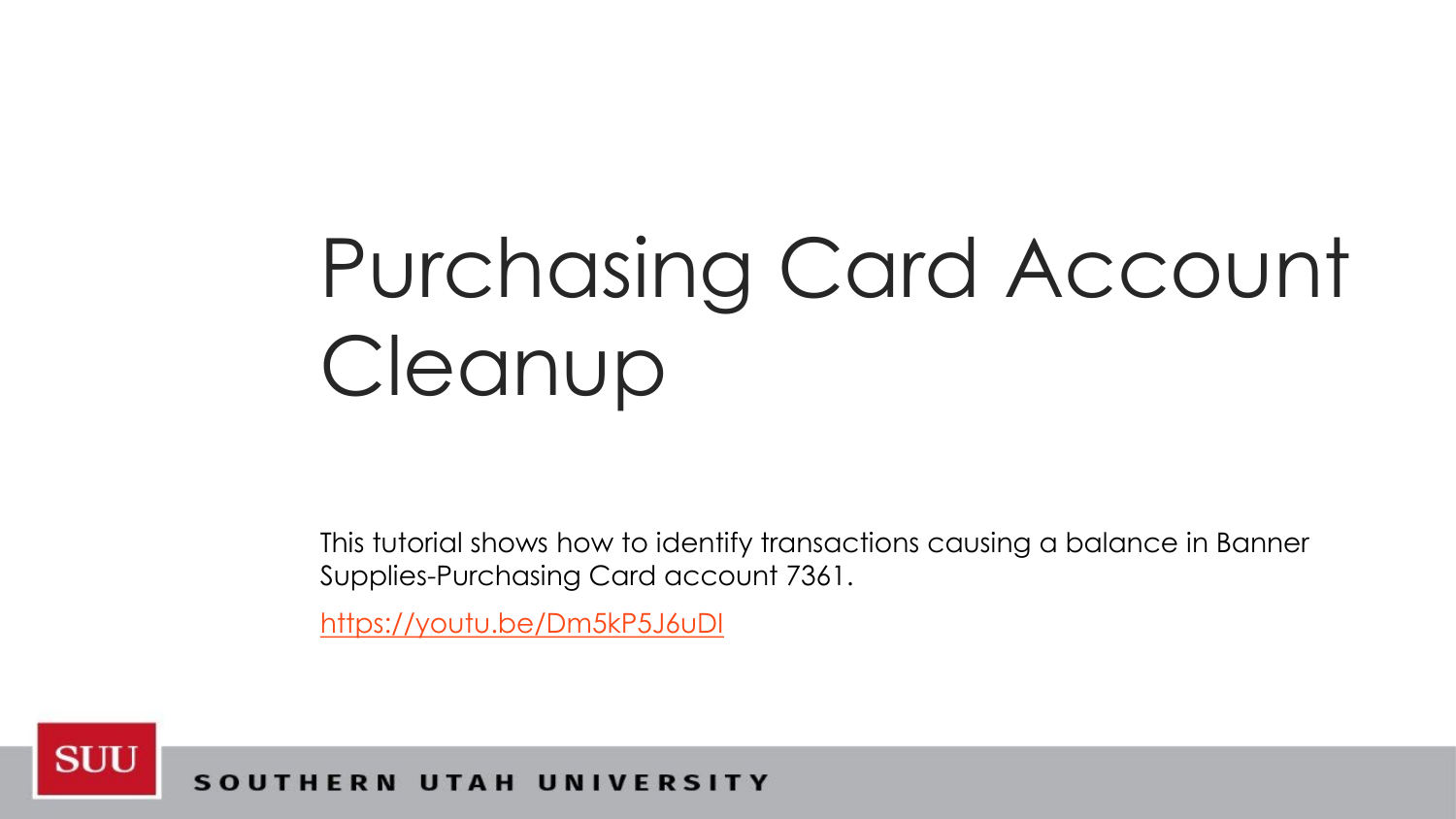## P-card Transaction Flow

- P-card transactions are moved in/out of the P-card queue (FAAINVT) on a weekly basis by the AP department. This queue allows administrative staff to allocate transactions across FOAPAL prior to them officially posting to Banner Finance. SUU recommends administrators to evaluate FAAINVT on a weekly basis to allocate expenses accordingly to prevent unnecessary transactions within banner. Allocation instructions of transactions within FAAINVT can be found at: <https://www.suu.edu/accountingservices/pdf/pcard.pdf>
- Transactions that are not allocated via FAAINVT in a timely manner will post to the Banner Finance default account 7361 Supplies-Purchasing Card. This account serves as a temporary holding place for transactions until they are moved via expenditure transfer request.
- Transactions that are moved out of account 7361 via expenditure transfer will be corrected with an offsetting "negative" transaction in account 7361 that causes the original posting to net to zero.

**SUU**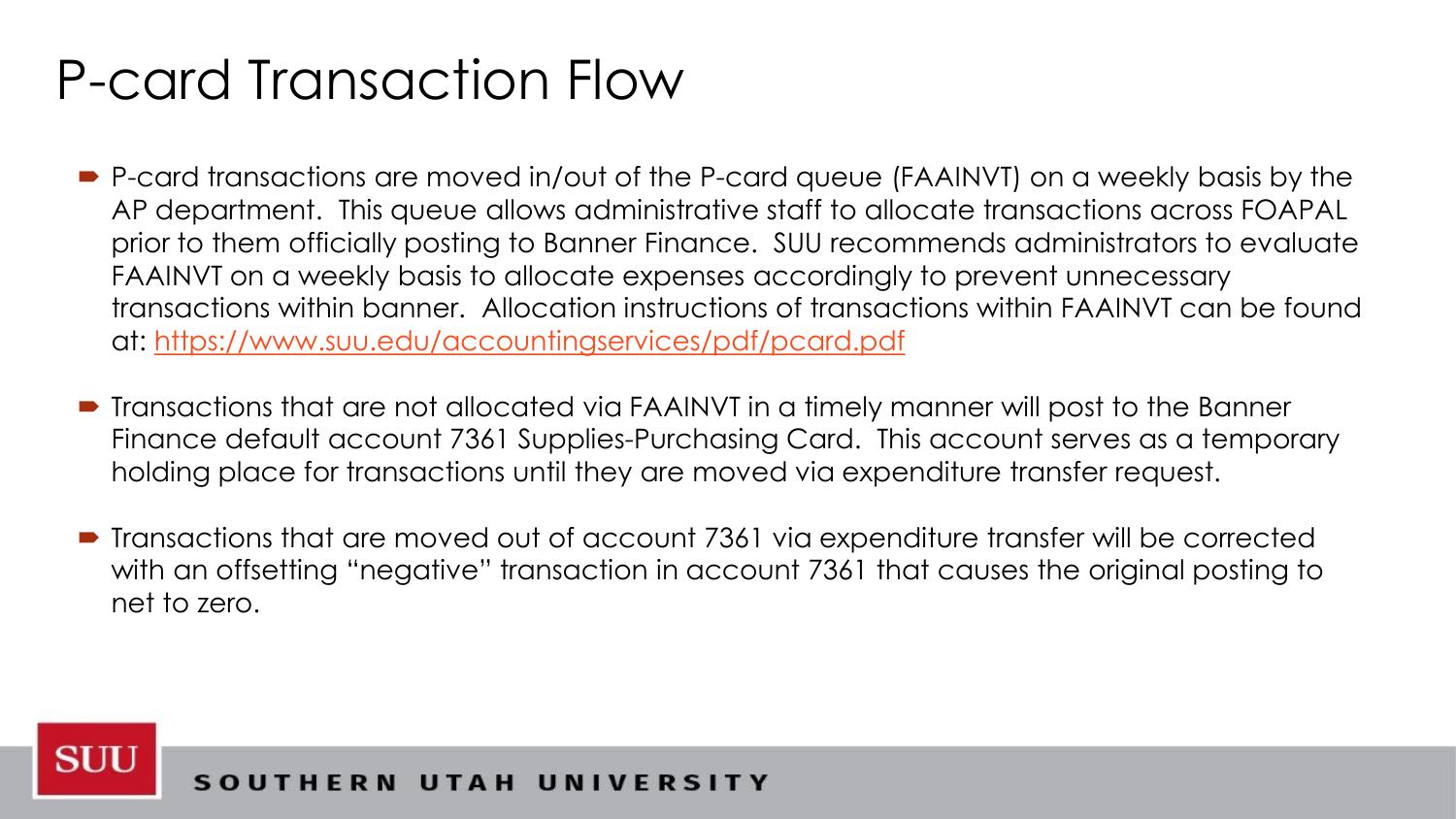## Identifying Transactions to be moved from Account 7361

- Because original postings to account 7361 are not removed it's important to follow these steps to determine what transactions are causing a balance in the 7361 account and avoid unnecessary transaction movement.
- Access FGIBDSR and input your index / FOAPAL information where p-card expenses are recorded into the key block. Deleting the program code is recommended to ensure all transactions are included. Select  $\begin{array}{|c|c|c|}\n\hline\n\end{array}$
- Scroll down until your find account 7361and drill down into transactional detail by highlighting amount in YTD activity column and press F3 which will display transactions recorded in that account.
- Export transactional list to Excel by pressing Shift+F1 or by selecting Tools -> Export.

**SUU**